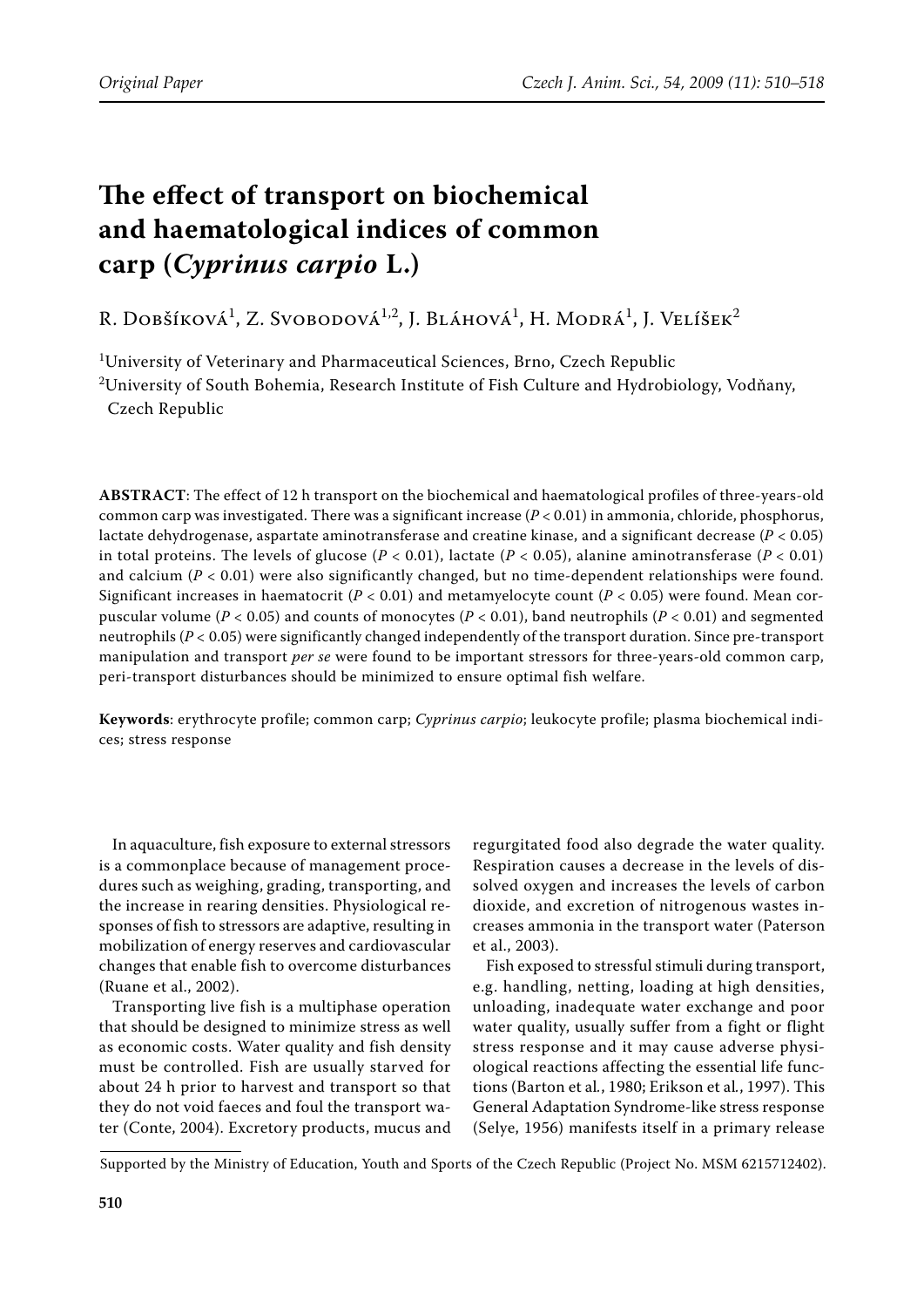of adrenalin and cortisol, followed by secondary changes in blood and tissues, such as hyperglycaemia, hyperlactaemia, hypercholesterolaemia, changes in blood plasma enzyme activities and ion concentrations, reduced glycogen content of muscle and liver, increased metabolic rate, and shifts in haematological profiles and immunological capacity (Stave and Robertson, 1985; Staurnes et al.1994).

The acute primary physiological response of fish to netting, handling and transport returns to normal levels within 6–24 h. However, physiological recovery may take 10–14 days if the stressors persist and are not lethal (Schreck et al*.*, 1997). Stress and physical activity during transport usually lead to the loss of product quality, such as reducing fish freshness, softening muscle texture, and lowering filet yield. Exposure to stress can have an impact on the economics of fish aquaculture (Nakayama et al., 1994).

The aim of this study was to assess a transport stress response, i.e. the effect of pre-transport manipulation procedures and long-distance transport *per se*, to some biochemical and haematological indices of three-years-old common carp, *Cyprinus carpio* (L). Transport water quality was also monitored.

## **MATERIAL AND METHODS**

The experiment was carried out on common carp transported from storage ponds of the commercial fish farm in Hluboká nad Vltavou (Czech Republic) via Brno (Czech Republic) to a fish pond in Boheľov (Slovakia). Fish were transported in 2.2 m<sup>3</sup> transport tanks (AGK Kronawitter GmbH, Germany), at a density of 364 kg body weight per  $m^3$ .

Duration of transport was 12.5 h, comprising 7 h from Hluboká nad Vltavou to Brno and 5.5 h from Brno to Boheľov. Tanks were continuously oxygenated during transport. In Boheľov, the carp were released from the tanks through a hose into a fish pond.

Throughout the experiment, water quality parameters were monitored and recorded (Table 1). Oxygen content and temperature were measured *in situ* (WTW pH 235), and pH,  $NH_4^+$ , Cl<sup>-</sup>, ANC<sub>4.5</sub> and COD were measured in the laboratory using commercial test kits from Aquamerck (Merck, Germany).

The study was based on a sample of 46 carps. They were caught randomly in a net at each sampling point. Blood samples were taken by cardiocentesis during the loading of fish before transport in Hluboká nad Vltavou (16 specimens), after 7 h of transport in Brno (15 specimens), and after 12.5 h in Boheľov before the unloading of fish (15 specimens). After cardiocentesis, the fish were stunned and killed. Then the total body length, body weight and spleen weight were measured. *In situ*, PCV was measured and a leucogram blood smear was prepared. A small volume of heparinized blood from each of the 46 carps was preserved at 4°C for the determination of erythrocyte count (RBC), leukocyte count (WBC) and haemoglobin concentration (Hb).

The remaining portion of heparinized blood was centrifuged at 855 g for 10 minutes and plasma samples were stored at 4°C in Eppendorf tubes until analyses were performed (till 8 hours after sampling). Plasma biochemical indices (glucose (GLU), lactate (LACT), lactate dehydrogenase (LDH), creatine kinase (CK), alanine aminotransferase (ALT), aspartate aminotransferase (AST), alkaline phosphatase (ALP), ammonia (NH<sub>2</sub>), chlo-

|  | Table 1. Physical and chemical indices of tank water (controlled oxygenation) during fish transportation |
|--|----------------------------------------------------------------------------------------------------------|
|--|----------------------------------------------------------------------------------------------------------|

| Indices                     | Hluboká | Brno  | <b>Bohelov</b> |
|-----------------------------|---------|-------|----------------|
| Oxygen (%)                  | 36.50   | 47.50 | 60.30          |
| Temperature $(^{\circ}C)$   | 16.50   | 16.70 | 17.20          |
| pH                          | 6.72    | 6.73  | 6.85           |
| $NH_4^+$ (mg/l)             | 0.95    | 1.67  | 3.34           |
| $Cl^{-} (mg/l)$             | 17.71   | 24.10 | 25.09          |
| ANC <sub>4.5</sub> (mmol/l) | 0.90    | 1.30  | 1.50           |
| $COD$ (mg/l)                | 11.68   | 12.80 | 16.00          |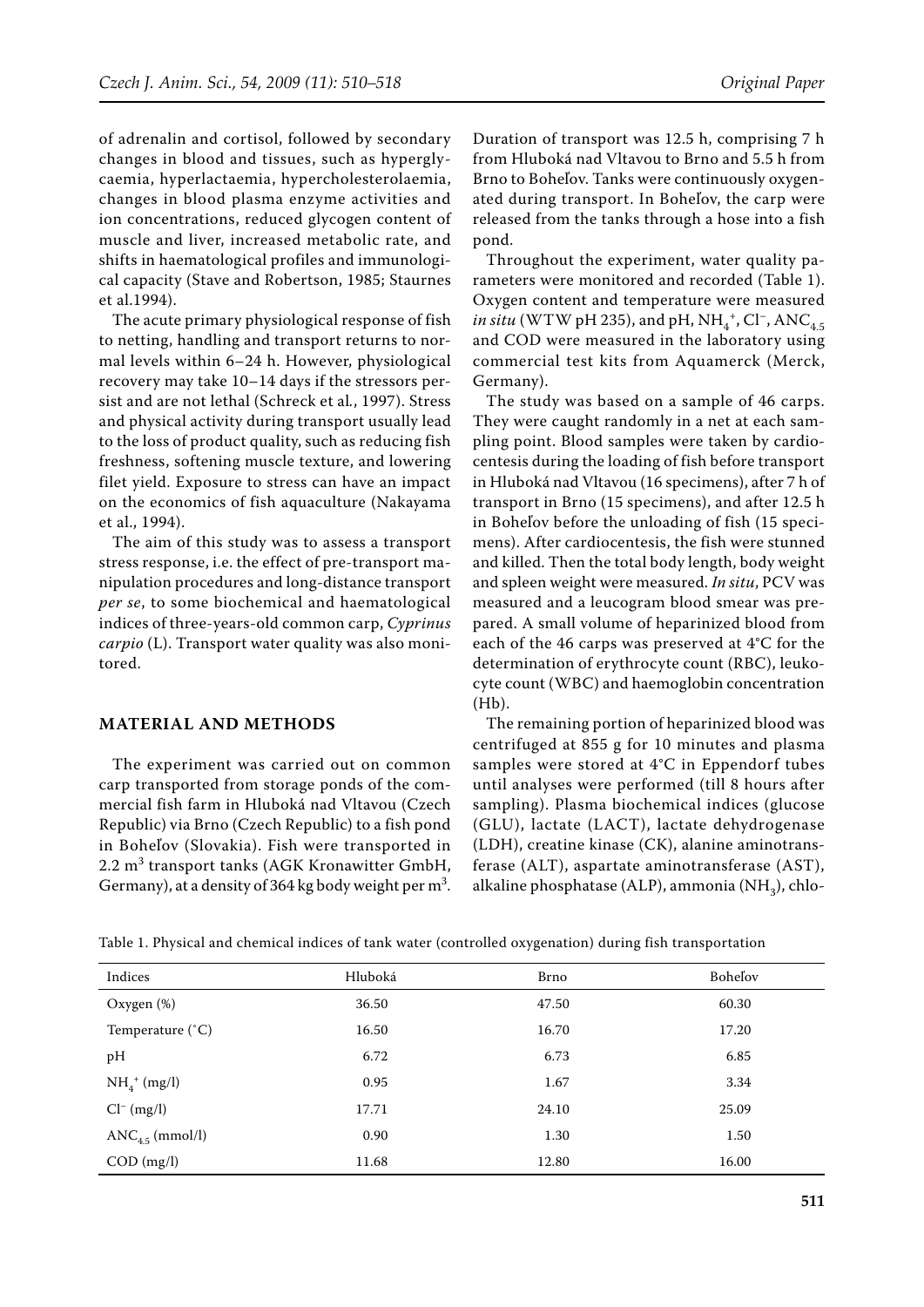

ride (Cl<sup>-</sup>), total proteins (TP), calcium ( $Ca<sup>2+</sup>$ ), and inorganic phosphate (P*<sup>i</sup>* )) were measured with a biochemical analyzer Cobas EMira (Hoffman, La Roche, Co.) using commercial test kits (BioVendor). The plasma cortisol level was measured using HPLC/DAD (Waters).

Experimental data were analysed by Kruskal-Wallis ANOVA with the UNISTAT Statistica 6.0 software.

### **RESULTS**

Mean values of fish total body length, body weight and spleen weight (48.96  $\pm$  4.68 cm, 2 403.1  $\pm$  687.4 g and  $6.37 \pm 2.12$  g,  $47.53 \pm 3.76$  cm,  $2.256.7 \pm 420.0$  g Figure 1. Effect of transportation on plasma NH<sub>3</sub> concentration in common carp; groups with different superscripts differ significantly at *P* < 0.01 (ANOVA)

and 6.71  $\pm$  1.38 g, and 47.19  $\pm$  3.55 cm, 2 170.0  $\pm$ 445.5 g and  $6.01 \pm 1.63$  g in Hluboká, Brno and Boheľov, respectively) did not differ significantly among the tested groups. The values of SSI (relative weight of spleen to body mass) were  $0.27 \pm$ 0.03%, 0.30 ± 0.04% and 0.28 ± 0.05% in Hluboká nad Vltavou, Brno and Boheľov, respectively. These values were not significantly different.

The results (mean  $\pm$  SD) of analyses of the tested biochemical and haematological indices in common carp are presented in Figures 1–6 and Tables 2 and 3.

Plasma biochemical profiles of carp exposed to long-distance transport (Figures 1–5 and Table 2) showed significant increases in concentrations of NH<sub>3</sub>, Cl<sup>–</sup> and P<sub>*i*</sub> (P < 0.01) and in the activity of LDH, AST and CK  $(P < 0.01)$ , and a significant

| Table 2. Effect of transportation on biochemical indices of common carp |  |  |
|-------------------------------------------------------------------------|--|--|
|-------------------------------------------------------------------------|--|--|

| Indices              | Hluboká                        | Brno                           | <b>Bohelov</b>                   |
|----------------------|--------------------------------|--------------------------------|----------------------------------|
| Cortisol $(ng/ml)$   | $258.57 \pm 99.80^a$           | $283.38 \pm 204.34^a$          | $301.94 \pm 120.74$ <sup>a</sup> |
| GLU (mmol/l)         | $10.80 \pm 2.76^a$             | $5.86 \pm 1.76^{\rm B}$        | $10.14 \pm 1.97^{\text{a}}$      |
| LACT (mmol/l)        | $7.90 \pm 1.78$ <sup>a,c</sup> | $4.77 \pm 4.05^{\circ}$        | $9.17 \pm 2.54^{b,c}$            |
| $ALT$ ( $\mu$ kat/l) | $1.17 \pm 0.30^a$              | $1.60 \pm 0.48^a$              | $0.12 \pm 0.05^{\rm B}$          |
| $ALP$ ( $\mu$ kat/l) | $1.29 \pm 1.40^a$              | $1.72 \pm 2.09^a$              | $1.60 \pm 2.10^a$                |
| $Cl^{-}$ (mmol/l)    | $96.39 \pm 2.17^a$             | $98.81 \pm 7.53^a$             | $107.57 \pm 2.45^{\mathrm{B}}$   |
| $Ca^{2+}$ (mmol/l)   | $3.78 \pm 1.07^{\rm a}$        | $4.45 \pm 0.32^{\rm B}$        | $3.23 \pm 0.68^a$                |
| $P_i$ (mmol/l)       | $3.41 \pm 0.40^a$              | $3.77 \pm 0.38$ <sup>b,c</sup> | $3.99 \pm 0.38$ <sup>B,c</sup>   |

Groups with different superscripts differ significantly at  $P < 0.01$  (capitals) and  $P < 0.05$  (small letters) (ANOVA)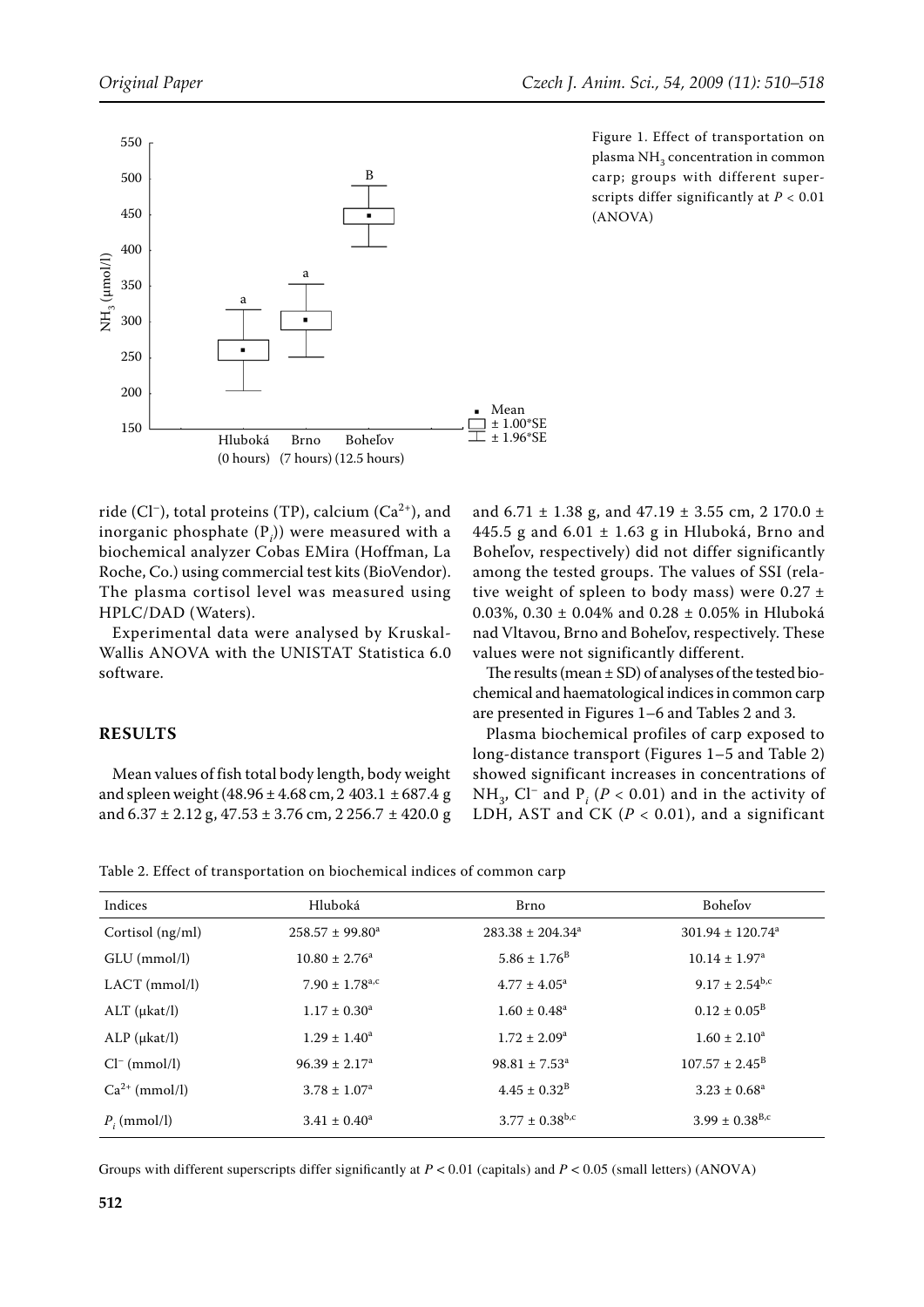

decrease in the TP level (*P* < 0.05). The levels of GLU (*P* < 0.01), LACT (*P* < 0.05), ALT (*P* < 0.01) and  $Ca^{2+} (P < 0.01)$  were also significantly influenced by transport, but no time-dependent relationship was found. No changes in plasma cortisol and ALP were recorded.

Regarding the haematological profiles (Figure 6, Table 3), transport caused a significant increase in PCV (*P* < 0.01) and metamyelocyte count (*P* < 0.05). Mean erythrocyte volume ( $P < 0.05$ ) and counts of monocytes ( $P < 0.01$ ), band neutrophils ( $P < 0.01$ ) and segment neutrophils  $(P < 0.05)$  significantly changed, but independently of transport duration. The other measured haematological indices were not significantly different.

#### **DISCUSSION**

Previous studies which focused on fish stress responses to transportation procedures reported that pre-transport manipulation processes and transport *per se* appeared to be severe stressors to fish and that in particular capture and loading are the major cause of the transport stress response (Schreck et al*.*, 1989; Weireich and Tomasso, 1991).

When fish are stressed, their adrenergic response releases adrenaline and noradrenaline into the blood stream and a hypothalamo-pituitary-interrenal response ultimately leads to an increase in the plasma cortisol level (Sumpter, 1997). In all vertebrates, including fish, cortisol plays a key role



Figure 3. Effect of transportation on plasma AST activity in common carp; groups with different superscripts differ significantly at *P* < 0.01 (ANOVA)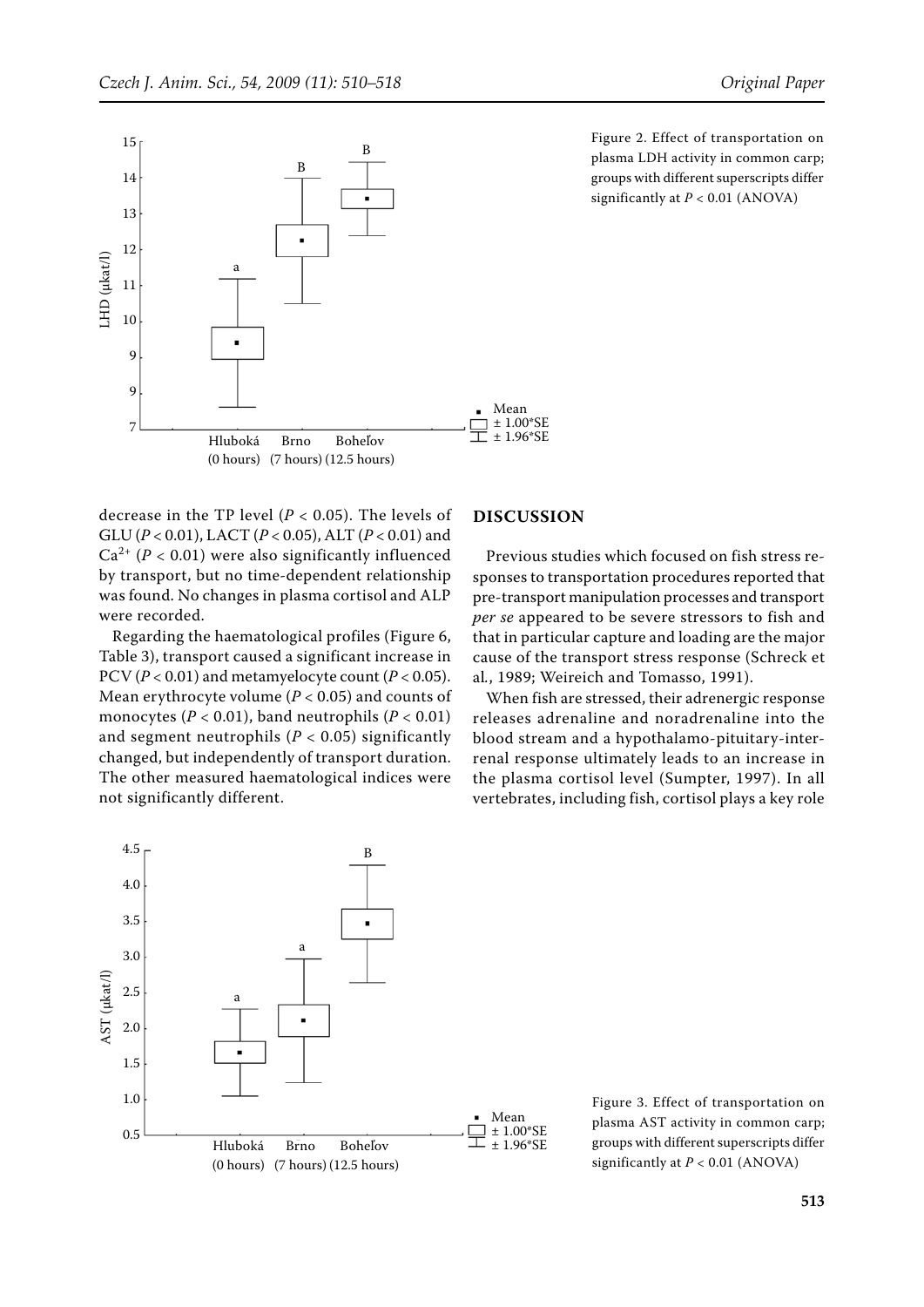| Indices                   | Hluboká                         | <b>Brno</b>                  | <b>Bohelov</b>               |
|---------------------------|---------------------------------|------------------------------|------------------------------|
| RBC(T/I)                  | $1.12 \pm 0.13^a$               | $1.15 \pm 0.20^a$            | $1.17 \pm 0.12^a$            |
| $PCV$ ( $1/1$ )           | $0.42 \pm 0.03^a$               | $0.42 \pm 0.02^a$            | $0.46 \pm 0.04^{\rm B}$      |
| Hb(g/l)                   | $102.66 \pm 14.93$ <sup>a</sup> | $94.68 \pm 18.59^{\circ}$    | $103.54 \pm 13.33^a$         |
| MCV(f)                    | $364.36 \pm 40.69^{\text{a,c}}$ | $347.35 \pm 42.32^a$         | $406.58 \pm 59.06^{b,c}$     |
| $MCH$ (pg)                | $93.05 \pm 18.53^a$             | $82.52 \pm 11.40^a$          | $89.17 \pm 15.22^{\text{a}}$ |
| MCHC (I/I)                | $0.26 \pm 0.05^a$               | $0.23 \pm 0.04^a$            | $0.22 \pm 0.03^a$            |
| WBC(G/I)                  | $50.50 \pm 14.64^a$             | $64.53 \pm 26.33^a$          | $57.80 \pm 22.00^a$          |
| Lymphocytes $(G/I)$       | $42.59 \pm 13.80^a$             | $50.79 \pm 25.26^a$          | $46.21 \pm 23.15^a$          |
| Monocytes (G/l)           | $0.60 \pm 0.68^{\text{a,c}}$    | $1.22 \pm 1.01^a$            | $0.22 \pm 0.42^{\rm B,c}$    |
| Myelocytes (G/l)          | $2.28 \pm 1.09^a$               | $3.37 \pm 2.66^a$            | $3.42 \pm 1.94^a$            |
| Band neutrophils (G/l)    | $1.26 \pm 1.32^{\text{a,c}}$    | $2.10 \pm 1.71$ <sup>a</sup> | $0.91 \pm 0.78^{B,c}$        |
| Segment neutrophils (G/l) | $0.34 \pm 0.42^a$               | $0.96 \pm 0.88^{\rm b,c}$    | $0.62 \pm 0.63^{\rm a,c}$    |
| Basophils (G/l)           | $0.00 \pm 0.00^a$               | $0.00 \pm 0.00^a$            | $0.16 \pm 0.40^a$            |

Table 3. Effect of transportation on haematological indices of common carp

groups with different superscripts differ significantly at *P* < 0.01 (capitals) and *P* < 0.05 (small letters) (ANOVA)

in the restoration of homeostasis during and/or after stress (Goos and Consten, 2002). However, quantifying stressful conditions proved difficult with many authors reporting a transient increase in plasma cortisol levels during stress, e.g. during crowding (Tort et al., 1996; Ruane et al., 2002) while others reported no effect (Procarione et al., 1999) or reduced cortisol levels (Leatherland and Cho, 1985).

In this study, the plasma cortisol level in fish increased slightly during transport (from 258.57 ng per ml in Hluboká to 301.94 ng/ml in Boheľov), but the increase was not significant. At the beginning of the experiment, carp responded to netting and catching during pre-transport manipulation with a mild cortisol response, similarly to results reported by Ruane et al. (2002). Plasma cortisol also increased slightly during transport, which cor-



Figure 4. Effect of transportation on plasma CK activity in common carp; groups with different superscripts differ significantly at *P* < 0.01 (ANOVA)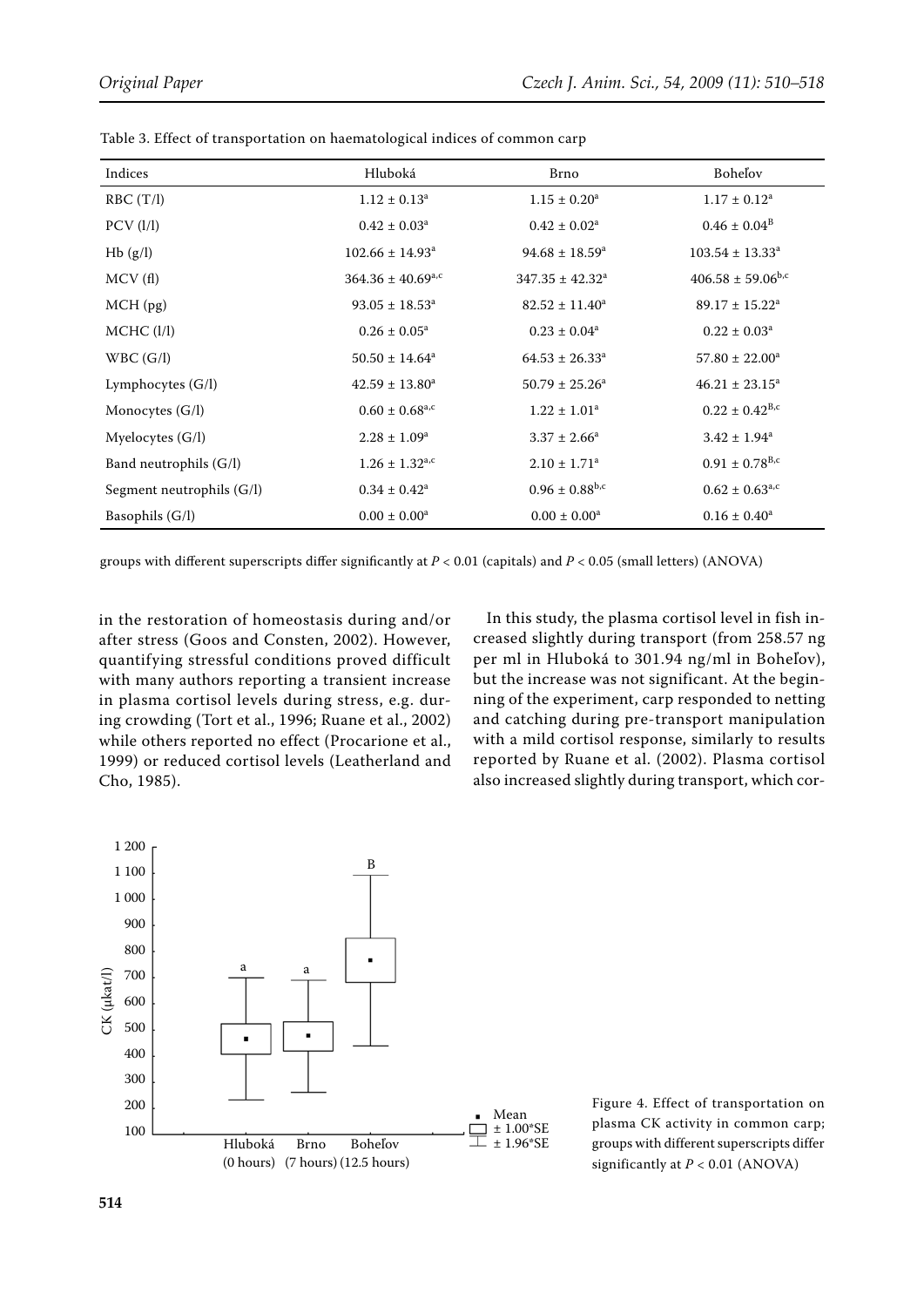

responded to the cortisol level elevation with the prolongation of transport time reported for a red drum by Robertson et al. (1988).

Plasma glucose is elevated in stressed fish as a consequence of increased blood catecholamine (Wedemeyer et al*.*, 1990). The elevation of plasma lactate follows respiration under anaerobic conditions and extreme exercise (Pottinger, 1998). In our study, glucose and lactate levels were high in fish in Hluboká. This may be attributed to the stress response and physical exertion of carp in relatively hypoxic conditions during loading, when fish were held in nets at a very high density. The glucose level in unstressed carp was reported 2.8–5.6 mmol/l in Hertz et al*.* (1989). Pottinger (1998) found that the

Figure 5. Effect of transportation on plasma TP concentration in common carp; groups with different superscripts differ significantly at *P* < 0.05 (ANOVA)

confinement of fish in keepnets caused an elevation in plasma lactate as high as 3.0–13.9 mmol/l.

In our study, long-distance transport led to a significant increase  $(P < 0.01)$  in the plasma ammonia concentration from 260.62 μmol/l in Hluboká (0 hours) to 447.87 μmol/l in Boheľov (after 12.5 hours). Smutná et al*.* (2002) stated that exhaustive exercise (escape from predators, locomotion and migration, starvation) increased active energy demand in fish. Energy production (catabolism of glutamine and amino acids provides ATP molecules) through direct deamination of tissue energy sources (i.e. amino acids, especially glutamate, aspartate, histidine, serine, and glutamine) leads to an increase in the tissue ammonia level.



Figure 6. Effect of transportation on metamyelocyte count in common carp; groups with different superscripts differ significantly at *P* < 0.05 (ANOVA)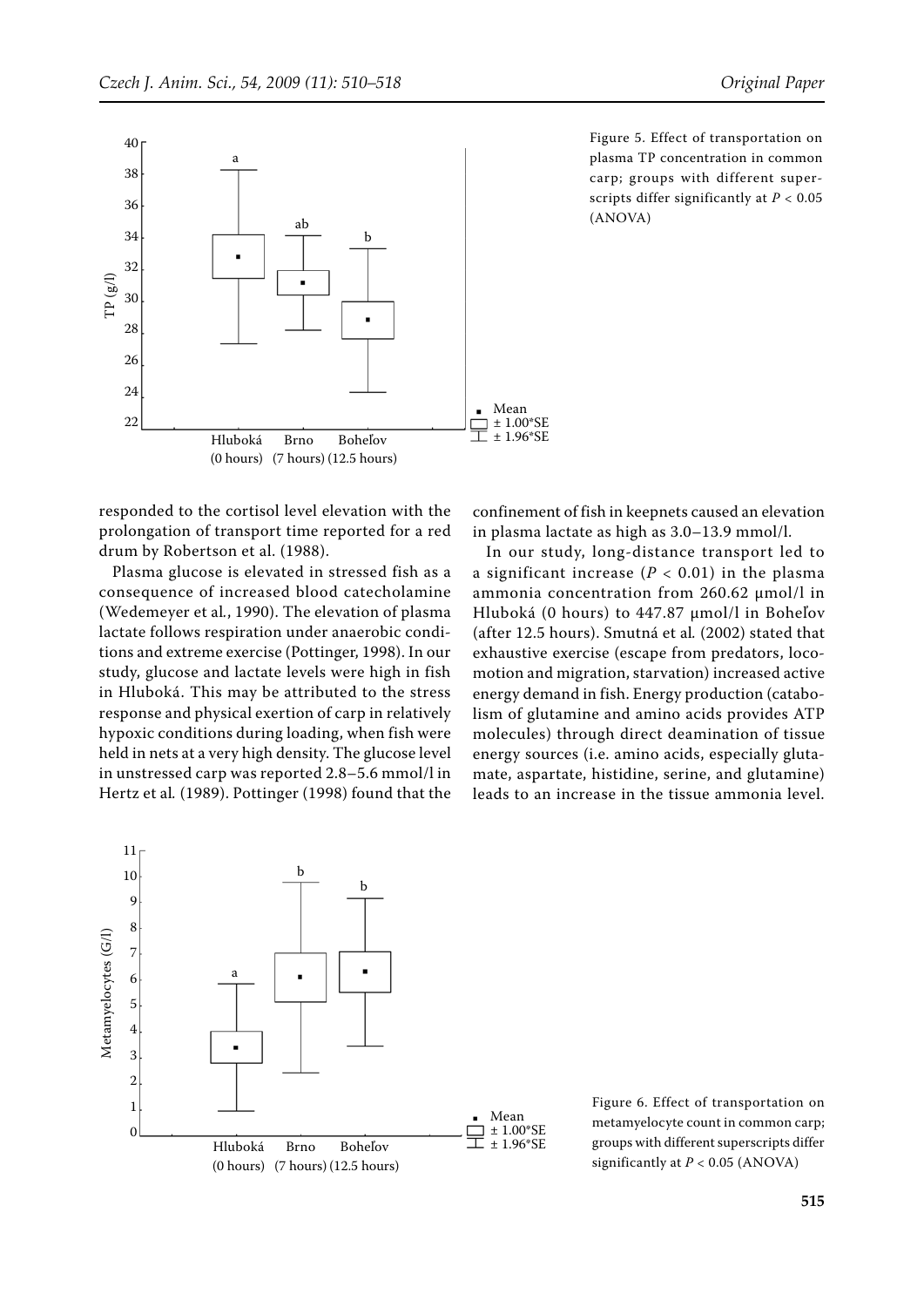When the detoxification capabilities of fish are exceeded, ammonia accumulates in tissues and becomes toxic (Philip and Rajasree, 1996; Smutná et al*.*, 2002). Our study revealed an increase in the ammonia level during transport. The results are in agreement with the study by Dobšíková et al. (2006), in which a significant  $(P < 0.01)$  increase in the ammonia level (from 298.2 to 448.9 μmol/l) was found during 12 h transport.

Haematological profiles have often been used as stress indicators. Major shifts in the haemogram are found in fish exposed to acute or chronic stress. In stressed fish an increase in RBC, haemoglobin concentration and haematocrit is often observed (Svobodová et al*.*, 1994). During stress situations, elevated haemoglobin and haematocrit increase the oxygen carrying capacity of blood, and thus the oxygen supply to major organs, in response to higher metabolic demands (Ruane et al*.*, 1999).

In our study, the fish tested during and after transport showed a significant increase in PCV (*P* < 0.01), which is similar to a significant increase in PCV ( $P < 0.05$ ) in common carp after 12 h transport in Dobšíková et al*.* (2006). In the present study, RBC values and haemoglobin levels were not significantly altered by transportation. Haemoglobin level and the values of MCV, MCH and MCHC of the present study correspond to the results of Dobšíková et al*.* (2006) study.

Lymphocytopoenia and neutrophilia are reported secondary effects of stress in fish, as a consequence of stress-related release of catecholamines. The stress-induced elevation of plasma cortisol has a direct cytolytic effect on lymphocytes (Wiik et al*.*, 1989; Engelsma et al*.*, 2003). Lymphocytopoenia in stressed fish may also be due to the extravasation of the cells and their penetration into the epithelium of gills, skin or intestine. The movement of immune cells during stressful periods is influenced by stress hormones, therefore the mobilization of neutrophils and macrophages that form the first line of defence may be important for survival (Ruane et al*.*, 2002). Ortuno et al. (2001) demonstrated that intense acute crowding led to leukocyte migration into the blood from the head kidney. This finding agrees with Wendelaar (1997), who reported that stress caused a rapid increase of neutrophils and a reduction of lymphocytes in peripheral blood. Our results for white blood cells did not confirm these findings. We found an increase  $(P < 0.05)$  in the count of metamyelocytes, a juvenile form of neutrophil granulocytes, and a non-significant elevation of myelocyte and basophil counts. Counts of monocytes, band and segmented neutrophils were significantly changed, but this change was timeindependent. A significant increase (*P* < 0.05) in metamyelocytes, and analogous shifts in lymphocyte and myelocyte counts were found by Dobšíková et al*.* (2006).

Water quality parameters suggest that the transport media had no adverse effect on fish welfare (Svobodová et al., 1993). Fish are vulnerable to sudden short-term temperature fluctuations, hence necessary care must be taken when transferring fish to new ponds or new culture or transport media (Roberts and Shepherd, 1997). In our experiment, the storage pond and truck tank water temperatures were similar. The critical value for oxygen saturation in water is 15.3% at 15°C for common carp (Svobodová et al*.*, 1993). In the study, the transport water oxygen content increased during transportation due to continual aeration. The pH value increased slightly during transport, but remained within the optimum range 6.4–8.4 (Svobodová et al*.*, 1993). The elevated  $\mathrm{COD}_M$  and levels of ammonia and chloride in the transport water may be attributed to the higher fish metabolic rate in a relatively high-density tank volume.

In conclusion, the study showed pre-transport manipulation procedures and transport *per se* to be stress inducers in common carp. Fish can be transported to long distances provided that optimal conditions for their adaptation are ensured and disturbances are minimized.

### **REFERENCES**

- Barton B.A., Peter R.E., Paulencu C.R. (1980): Plasma cortisol levels of fingerling rainbow trout (*Salmo gairdneri*) at rest, and subjected to handling confinement, transport and stocking. Canadian Journal of Fisheries and Aquatic Sciences, 37, 805–811.
- Conte F.S. (2004): Stress and the welfare of cultured fish. Applied Animal Behaviour Science, 86, 205–223.
- Dobšíková R., Svobodová Z., Bláhová J., Modrá H., Velíšek J. (2006): Stress response to long distance transportation of common carp (*Cyprinus carpio* L.). Acta Veterinaria Brno, 75, 437–448.
- Engelsma M.Y., Hougee S., Nap D., Hofenk M., Rombout J.H., Van Muiswinkel W.B., Lidy Verburg-Van Kemenade B.M. (2003): Multiple acute temperature stress affects leukocyte populations and antibody response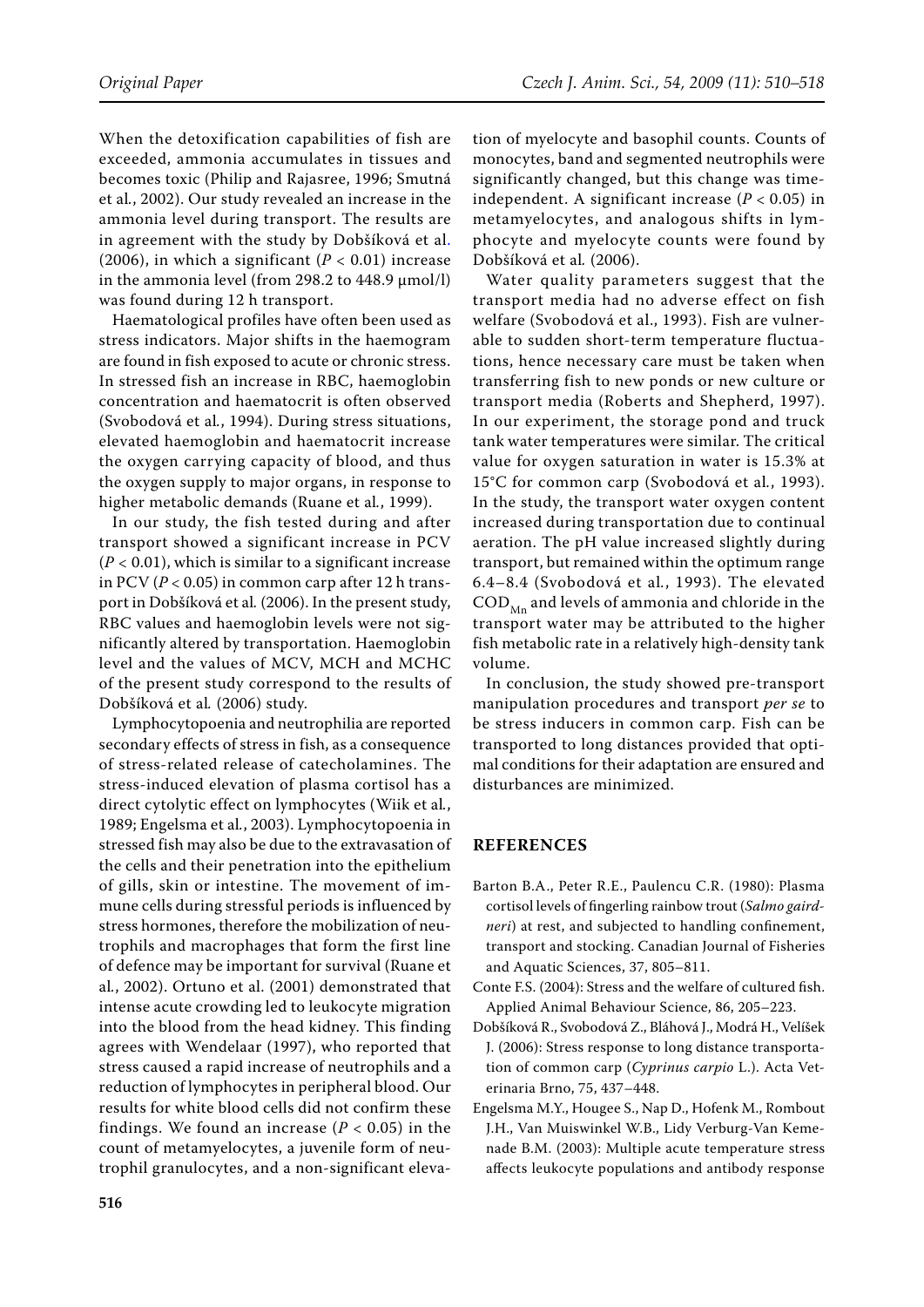in common carp, (*Cyprinus carpio* L). Fish and Shellfish Immunology, 15, 397–410.

- Erikson U., Sigholt T., Seland A. (1997): Handling stress and water quality during live transportation and slaughter of Atlantic salmon (*Salmo salar*). Aquaculture, 149, 243–252.
- Goos H.J.T., Consten D. (2002): Stress adaptation, cortisol and pubertal development in the male common carp, *Cyprinus carpio*. Mollecular and Cellular Endocrinology, 197, 105–116.
- Hertz Y., Madar Z., Hepher B., Bertler A. (1989): Glucose metabolism in the common carp (*Cyprinus carpio* L.): the effects of cobalt and chromium. Aquaculture, 76, 255–267.
- Leatherland J.F., Cho C.Y. (1985): Effect of rearing density on thyroid and interrenal gland activity and plasma and hepatic metabolite levels in rainbow trout, *Salmo gairdneri* Richardson. Journal of Fish Biology, 27, 583–592.
- Nakayama T., Toyoda T., Ooi A. (1994): Physical property of carp muscle during rigor tension generation. Fisheries Science, 60, 717–721.
- Ortuno J., Esteban M.A., Meseguer J. (2001): Effects of short-term crowding stress on the gilthead seabream (*Sparus aurata* L.) innate immune response. Fish and Shellfish Immunology, 11, 187–197.
- Paterson B.D., Rimmer M.A., Meikle G.M., Semmens G.L. (2003): Physiological response of the Asian sea bass, *Lates calcarifer*, to water quality deterioration during simulated live transport: acidosis, red-cell swelling, and levels of ions and ammonia in the plasma. Aquaculture, 218, 717–728.
- Philip G.H., Rajasree B.H. (1996): Action of cypermethrin on tissue transamination during nitrogen metabolism in *Cyprinus carpio*. Ecotoxicology and Environmental Safety, 34, 174–179.
- Pottinger T.G. (1998): Changes in blood cortisol, glucose and lactate in carp retained in anglers' keepnets. Journal of Fish Biology, 53, 728–742.
- Procarione L.S., Barry T.P., Malison J.A. (1999): Effects of high rearing densities and loading rates on the growth and stress responses of juvenile rainbow trout. North American Journal of Aquaculture, 61, 91–96.
- Roberts R.J., Shepherd C.J. (1997): Handbook of trout and salmon disease. Blackwell Science Ltd., Oxford, UK, 179.
- Robertson L., Thomas P., Arnold C.R. (1988): Plasma cortisol and secondary stress response of cultured red drum (*Sciaenops ocellatus*) to several transportation procedures. Aquaculture, 68, 115–130.
- Ruane N.M., Wendelaar Bonga S.E., Balm P.H.M. (1999): Differences between rainbow trout and brown trout in

the regulation of the pituitary-interrenal axis and physiological performance during confinement. General and Comparative Endocrinology, 115, 210–219.

- Ruane N.M., Carballo E.C., Komen J. (2002): Increased stocking density influences the acute physiological stress response of common carp *Cyprinus carpio* (L.). Aquaculture Research, 33, 777–784.
- Schreck C.B., Solazzi M.F., Johnson S.L., Nickelson T.E. (1989): Transportation stress affects performance of coho salmon, *Oncorhynchus kisutch*. Aquaculture, 82, 15–20.
- Schreck C.B., Olla B.L., Davis M.W. (1997): Behavior response to stress. In: Iwama G.K., Pickering A.D., Sumpter J.P., Schreck C.B. (eds.): Fish Stress and Health in Aquaculture. Soc. Exp. Biol. Seminar. Cambridge University Press, Cambridge, UK, 62, 145–170.
- Selye H. (1956): The stress of life. McGraw-Hill Book Co. Inc., New York, USA.
- Smutná M., Vorlová L., Svobodová Z. (2002): Pathobiochemistry of ammonia in the internal environment of fish: (review). Acta Veterinaria Brno, 71, 169–181.
- Staurnes M., Sigholt T., Pedersen H.P., Rustad T. (1994): Physiological effects of simulated high-density transport of Atlantic cod (*Gadus morhua*). Aquaculture, 119, 381–391.
- Stave J.W., Robertson B.S. (1985): Hydrocortisone suppresses the chemiluminescent response of striped bass phagocytes. Developmental and Comparative Immunology, 9, 77–84.
- Sumpter J.P. (1997): The endocrinology of stress. In: Iwama G.K., Pickering A.D., Sumpter J.P., Schreck C.B. (eds.): Fish Stress and Health in Aquaculture. Soc. Exp. Biol. Seminar. Cambridge University Press, Cambridge, UK, 62, 95–118.
- Svobodová Z., Lloyd R., Machová J., Vykusová B. (1993): Water quality and fish health. EIFAC Technical Paper, FAO Rome, Italy, 59.
- Svobodová Z., Vykusová B., Machová J. (1994): The effect of pollutants on selected haematological and biochemical parameters in fish. In: Muller R., Lloyd R. (eds.): Sublethal and Chronic Effects of Pollutants on Freshwater Fish. FAO – Fishing News Books, Cambridge, UK, 39–52.
- Tort L., Sunyer J.O., Gomez E., Molinero A. (1996): Crowding stress induces changes in serum haemolytic and agglutinating activity in the gilthead sea bream *Sparus aurata*. Veterinary Immunology and Immunopathology, 51, 179–188.
- Wedemeyer G.A., Barton B.A., Mc Leay D.J. (1990): Stress and acclimation. In: Schreck C.B., Moyle P.B. (eds.): Methods for Fish Biology. American Fisheries Society, Bethesda, USA, 451–490.